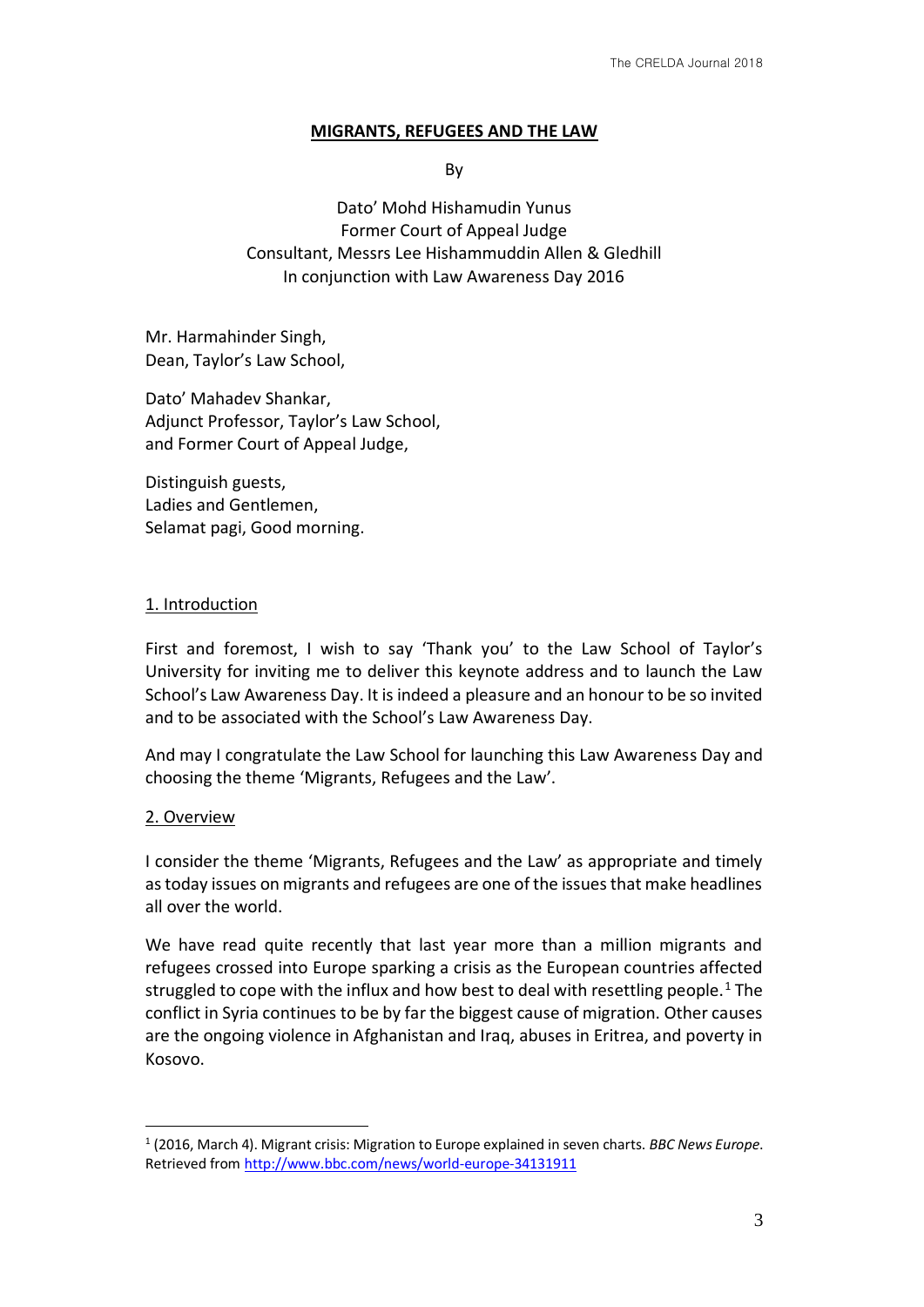Many of those that went to Europe claimed asylum. Last year Germany received the highest number of new asylum applications, some 467,000 applications; followed by Hungary with 177,130 applicants as at the end of December 2015.

Malaysia, on her part, has announced that she would accept 3000 migrants from Syria over the next three years.<sup>2</sup>

At home in Malaysia what made headlines was, first, the discovery of human smuggling camps and the bodies of illegal immigrants dumped in mass graves at Songkhla and Padang Besar near the Thai-Malaysia border.<sup>3</sup>

Secondly, there was the controversial announcement by the Government to bring into the country 1.5 million workers from Bangladesh in stages over 3 years,  $4$  only to be followed very soon after this announcement by another announcement, this time by the Deputy Prime Minister, of a freeze on all recruitment of foreign workers, including those from Bangladesh.<sup>5</sup>

#### 3. Refugees

1

As at 2015, there were 21.3 million refugees worldwide, over half of whom are under the age of  $18<sup>6</sup>$  54% of refugees worldwide came from three countries, namely,-

- (1) Syria, 4.9 million;
- (2) Afghanistan, 2.7 million; and
- (3) Somalia, 1.1 million.

Turkey has become the world's biggest refugee hosting country having 2.5 million refugees. Pakistan is second, hosting 1.6 million refugees. Lebanon is third, hosting 1.1 million.

#### *3.1. Refugees and International law*

Historically, States, for centuries, have been granting protection to individuals and groups fleeing persecution. However, the modern international legal regime on refugees is largely the product of the second half of the twentieth century. Like

<sup>2</sup> (2015, December 9). Malaysia accepts first of 3,000 Syrian migrants. *BBC News Asia*. Retrieved from http://www.bbc.com/news/world-asia-35048291

<sup>&</sup>lt;sup>3</sup> (2015, May 25). Malaysia confirms discovery of 23 trafficking camps, 139 graves sites believed to contain migrants. *ABC News*. Retrieved from http://www.abc.net.au/news/2015-05-25/malaysiamass-graves-of-suspected-migrants-deeply-concerning/6494908

<sup>4</sup> Carvalho, M. & Rahimy Rahim (2016, February 18). Malaysia and Bangladesh ink deal to recruit 1.5 million workers. *The Star Online*. Retrieved from http://www.thestar.com.my/news/nation/2016/02/18/bangladeshi-workers-malaysia-mou/

<sup>&</sup>lt;sup>5</sup> Ling, S. (2016, February 19). Zahid Hamidi: Government freezes intake of all foreign workers, including Bangladeshis. *The Star Online*. Retrieved from http://www.thestar.com.my/news/nation/2016/02/19/zahid-hamidi-governemnt-freezes-intakeof-all-foreign-workers/

<sup>6</sup> UNHCR: The UN Refugee Agency. *Figures at a glance: Global trends, statistical yearbooks*. Retrieved from http://www.unhcr.org/figures-at-a-glance.html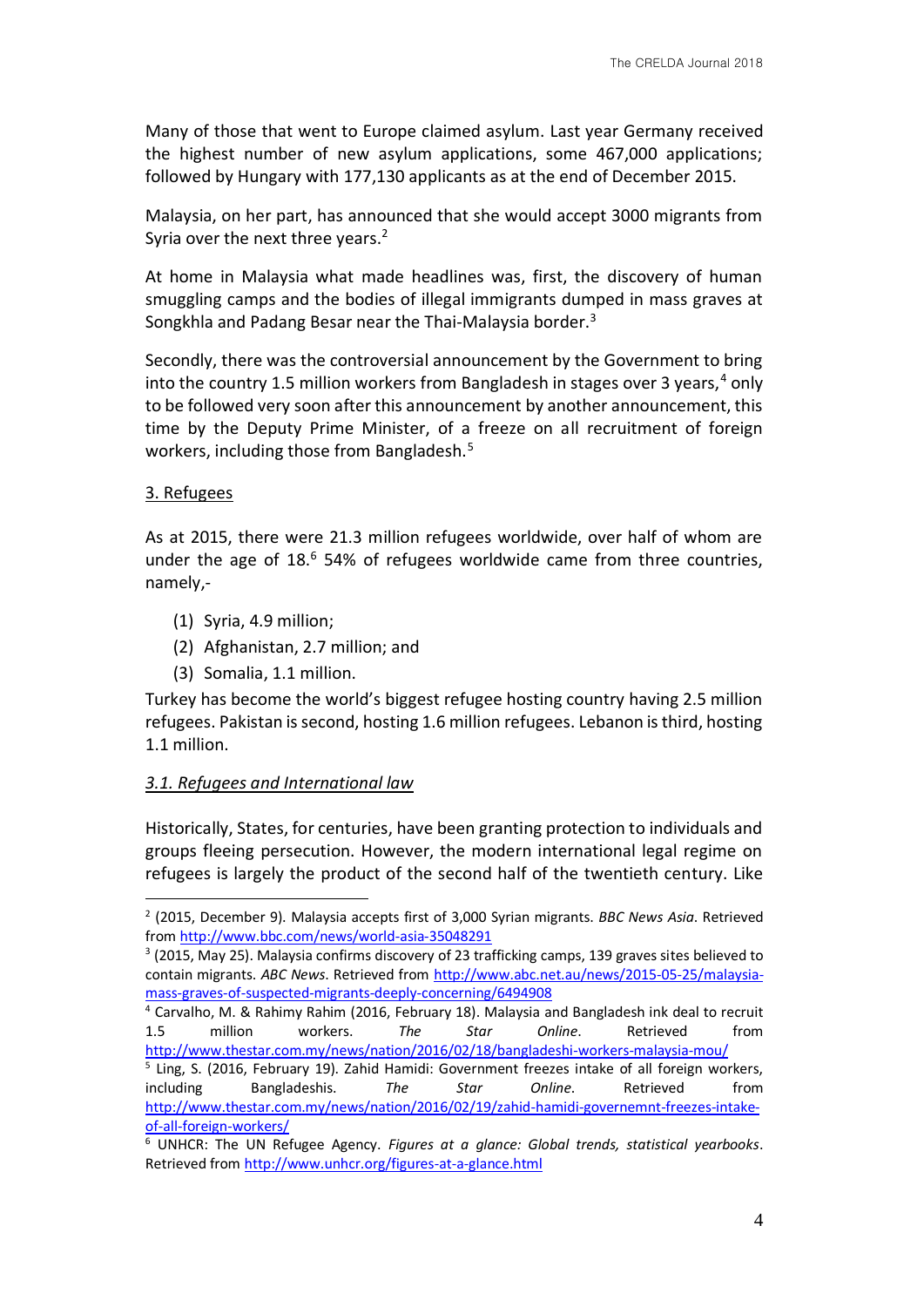international human rights law, modern international law on refugees has its origins in the aftermath of the Second World War as well as the refugee crises of the interwar years that preceded it.<sup>7</sup> Article 14(1) of the **Universal Declaration of Human Rights (UDHR), 1948**, guarantees the right to seek and enjoy asylum in other countries. Subsequent regional human rights instruments have elaborated on this right, guaranteeing the "*right to seek and be granted asylum in a foreign territory, in accordance with the legislation of the state and international conventions.*" (See the **American Convention on Human Rights**, art. 22(7); and the **African [Banjul] Charter on Human and People's Rights**, art. 12(3).)

#### *3.2. The 1951 Refugee Convention*

The foundation of international refugee law is the **1951 Convention relating to the Status of Refugees** ('the Refugee Convention') and its **1967 Optional Protocol relating to the Status of Refugees** ('the 1967 Optional Protocol'). The Refugee Convention defines the term 'refugee' and sets minimum standards for the treatment of persons who are found to qualify for refugee status. The Refugee Convention also establishes the principle of non-refoulement. (I will elaborate on this principle later.)

The Refugee Convention does not prescribe how States Parties are to determine whether or not an individual satisfies the definition of a 'refugee'. Instead, the Convention leaves it to the State Party to formulate the rules on asylum proceedings and the determination of refugee status. This, however, has resulted in disparities among different States as each State will formulate the laws on asylum based on its own resources, national security concerns, and experiences with forced migration movements. Despite differences at the national and regional levels, the overriding objective of the modern legal regime on refugees is to provide protection to individuals forced to flee their homes because their countries are unwilling or unable to protect them.

#### *3.3. The 1967 Optional Protocol*

<u>.</u>

Whenever we refer to the Refugee Convention of 1951, in the same breath we also refer to the 1967 Optional Protocol relating to the Status of Refugees. Originally, the Refugee Convention was of limited scope. It's scope was confined only to refugees in Europe and to events occurring before 1 January 1951. The 1967 Optional Protocol is a supplementary treaty to the Refugee Convention. It is a supplementary treaty that removes the geographical and time limitations written into the original Convention. In other words, this supplementary treaty (the 1967 Optional Protocol) turned the Convention into a truly universal instrument that could benefit refugees everywhere.

<sup>7</sup> International Justice Resource Center. *Asylum & the rights of refugees*. Retrieved from http://www.ijrcenter.org/refugee-law/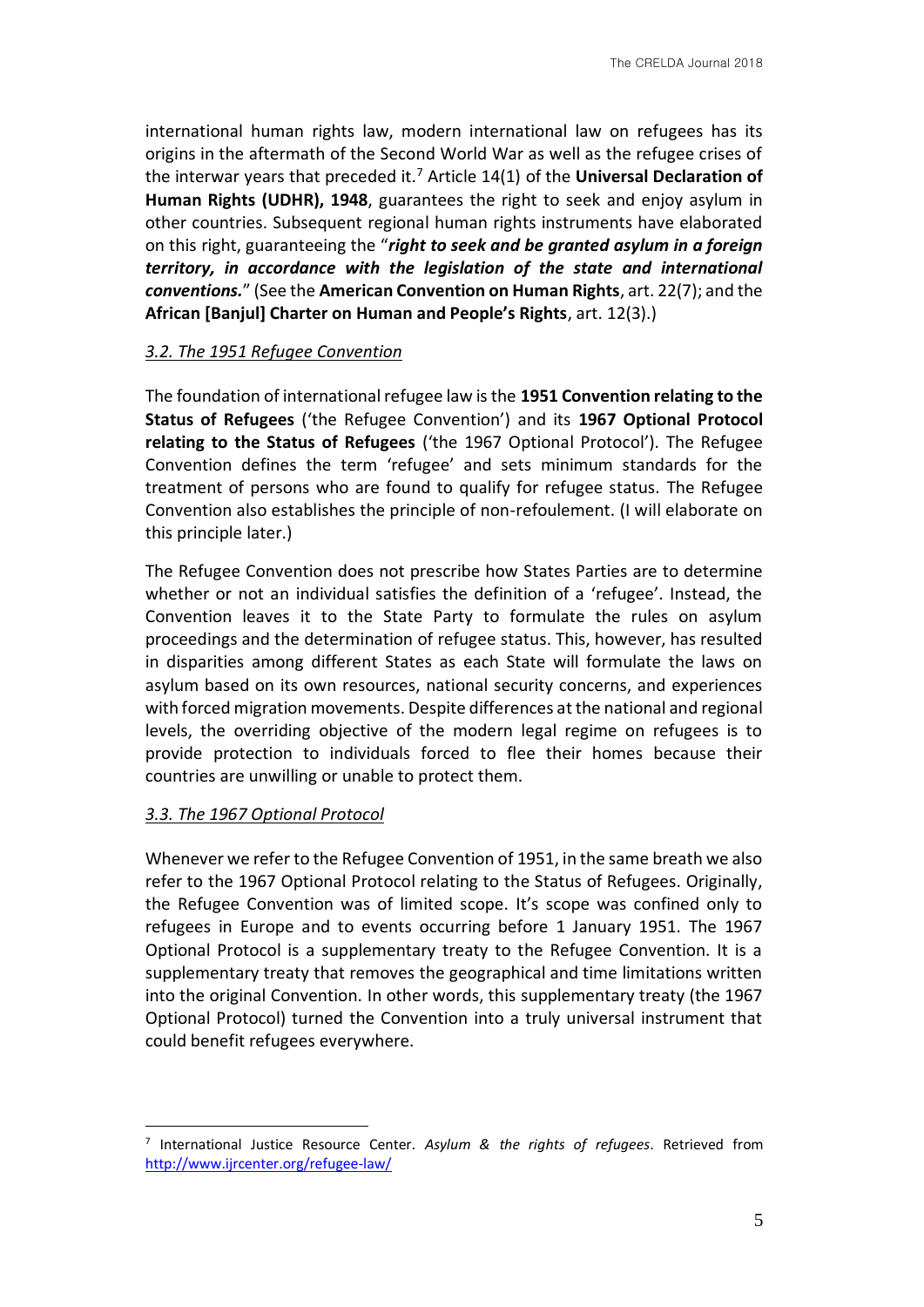# 4. Who is a Refugee?

On the definition of the term 'refugee', Article 1(A)(2) of the Refugee Convention states that a refugee is an individual who is **outside his or her country of nationality or habitual residence** who is **unable or unwilling to return** due to a **well-founded fear of persecution** based on his or her **race, religion, nationality, political opinion, or membership in a particular social group.** 

Although the Refugee Convention definition of 'refugee' remains the dominant definition, regional human rights treaties have since modified the definition of a refugee in response to displacement crises not covered by the 1951 Convention.

Countries in the Americas and Africa experiencing large-scale displacement as the result of armed conflicts found that the Refugee Convention definition of 'refugee' did not go far enough in addressing the protection needs of populations. Consequently, both Article 3 of the **Cartagena Declaration** and Article 1(2) of the **1969 Convention Governing the Specific Aspects of Refugee Problems in Africa** have extended the definition of 'refugee'. For example, the latter, that is to say, the **1969 African Convention** extends refugee status to an individual who '*owing to external aggression, occupation, foreign domination or events seriously disturbing public order in either part or the whole of his country of origin or nationality, is compelled to leave his place of habitual residence in order to seek refuge in another place outside his country of origin or nationality*'.

As of today, the total number of State Parties to the Refugee Convention is 145; whilst the total number of State Parties to both the Refugee Convention and the 1967 Protocol is 142. The only ASEAN States who are parties to the Refugee Convention and the 1967 Protocol are Cambodia and Philippines.

Malaysian is not a State Party to the 1951 Refugee Convention and its Protocol.

# *4.1. The principle of non-refoulement*

In relation to refugees, there is an important principle of customary international law called the principle of non-refoulement. We can find this principle in Article 33(1) of the Refugee Convention. It is expressed in the following terms:

# **No Contracting State shall expel or return ('refouler') a refugee in any manner whatsoever to the frontiers of territories where his life or freedom would be threatened on account of his race, religion, nationality, membership of a particular social group or political opinion.**

As this principle of non-refoulment is generally accepted as a principle of customary international law, this principle is binding on all nations regardless whether the State is a party or not to the Refugee Convention. This means that Malaysia, although not a party to the Refugee Convention, is, nevertheless, bound by this important principle of international law.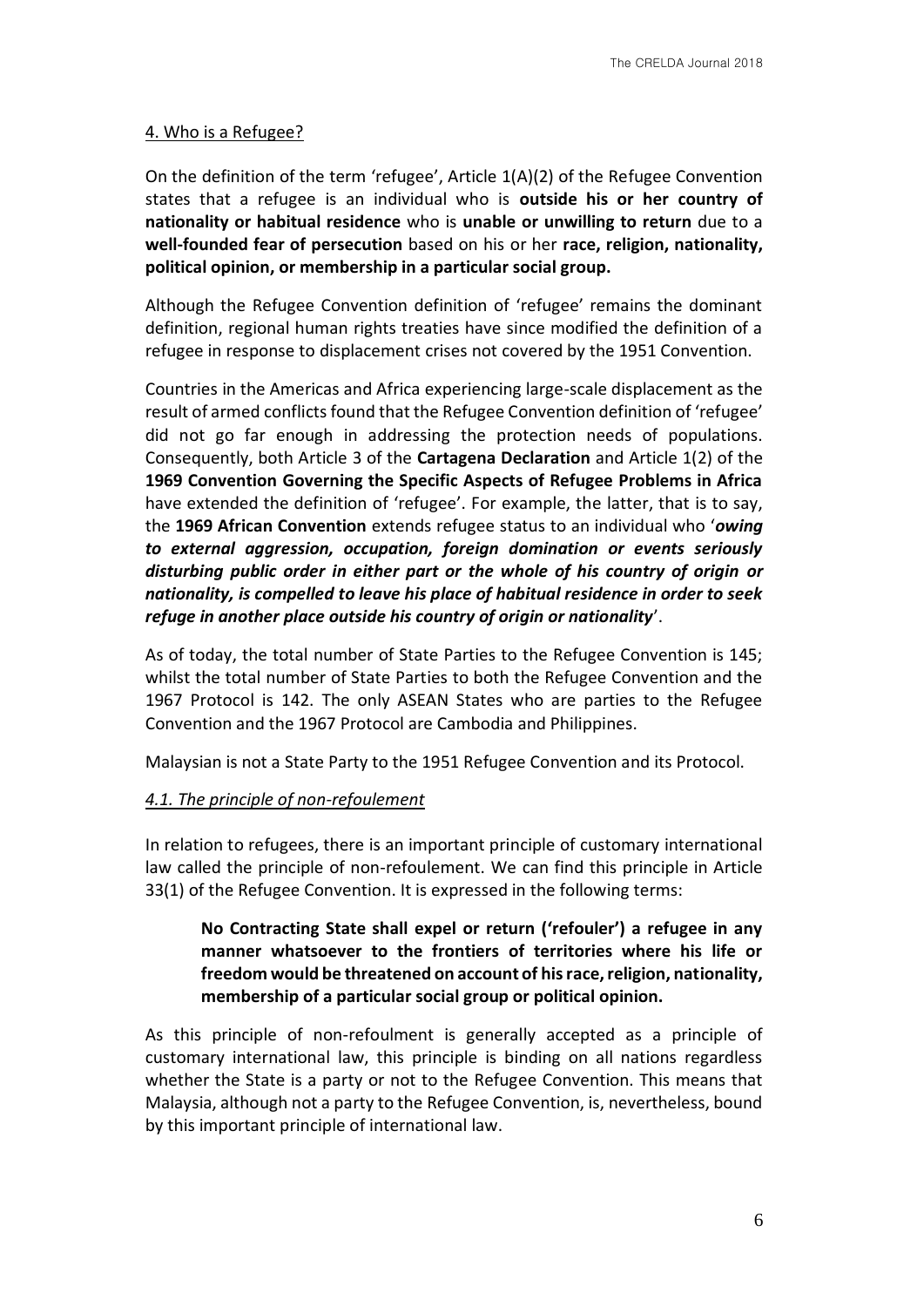# *4.2. Internally displaced persons (IDPs)*

Applying the definition of 'refugee' under the Refugee Convention, internally displaced persons (IDPs) are not considered refugees under the Convention. Who are 'internally displaced persons'? Unlike refugees, IDPs have not crossed an international border to find sanctuary but have remained inside their home countries; but they (IDPs) have fled from their homes because of compelling circumstances such as armed conflict, generalized violence and human rights violations.

It is estimated that at the end of 2014 there were some 38.2 million internally displaced persons (IDPs) around the world. Currently the country with the largest IDPs is Syria (7.6 million IDPs), followed by Colombia (6 Million) and Iraq (3.6 million).<sup>8</sup>

# 5. United Nation High Commissioner for Refugees (UNHCR)

The Office of the United Nation High Commissioner for Refugees (UNHCR) is a United Nation Agency established on 14 December 1950, with its headquarters in Geneva, Switzerland. Considered to be the guardian of the Refugee Convention, the agency is mandated to lead and co-ordinate international action to protect refugees and resolve refugee problems worldwide.

UNHCR's mandate has today been expanded to include protecting and providing humanitarian assistance to persons whom it describes as 'other persons of concern', including internally displaced persons (IDPs).

For its contribution in the field of human rights, the UNHCR has won two Nobel Peace Prizes, once in 1954 and again in 1981.

### *5.1. UNHCR in Malaysia*

The UNHCR began its operations in Malaysia in 1975 when Vietnamese refugees began to arrive by boat in Malaysia and other countries in the region. From 1975 until 1996, UNHCR assisted the Malaysian government in providing protection and assistance for the Vietnamese boat people. Over these two decades, as part of an international burden sharing effort, UNHCR resettled more than 240,000 Vietnamese to countries including the United States, Canada, Australia, France, New Zealand, Sweden, Finland, Denmark and Norway. During that same period more than 9,000 persons returned home to Vietnam with the support of UNHCR.<sup>9</sup>

During the 1970s and 1980s UNHCR assisted the Malaysian Government in receiving and locally settling over 50,000 Filipino Muslims from Mindanao who fled

<sup>&</sup>lt;u>.</u> <sup>8</sup> UNHCR: The UN Refugee Agency (2015, June 18). *Global trends: Forced displacement in 2014.*  Retrieved from http://www.unhcr.org/statistics/country/556725e69/unhcr-global-trends-2014.html

<sup>9</sup> UNHCR: The UN Refugee Agency, Malaysia. *UNHCR in Malaysia*. Retrieved from http://www.unhcr.org.my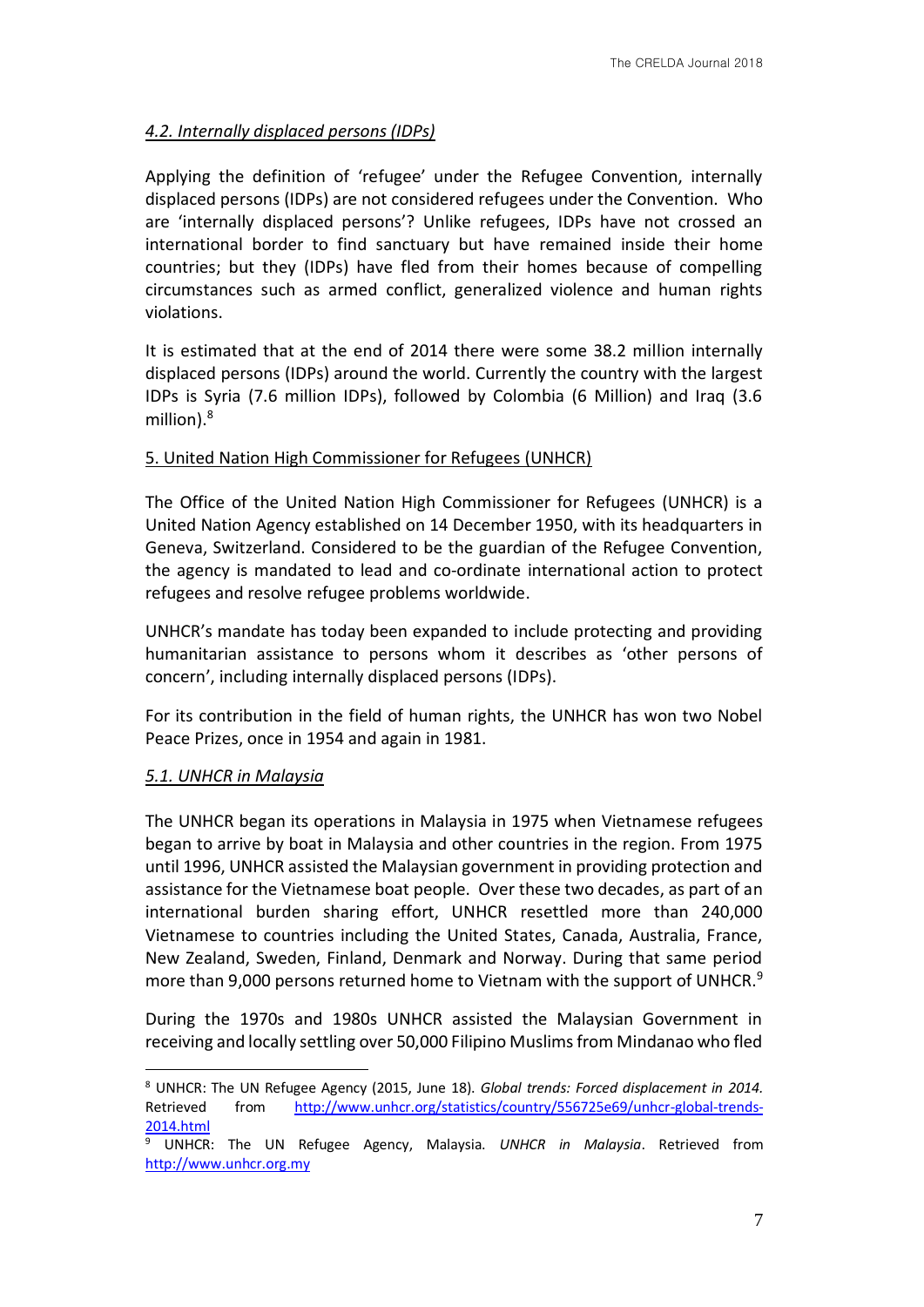to Sabah. UNHCR also supported the Malaysian Government in locally settling several thousand Muslim Chams from Cambodia in the 1980s and several hundred Bosnian refugees in the 1990s.<sup>10</sup>

During the last 10 years alone the UNHCR in Malaysia has resettled more than 100,000 refugees.<sup>11</sup>

Although Malaysia is not a State Party to the 1951 Refugee Convention and its Protocol Relating to the Status of Refugees, the Malaysian Government is nevertheless a member of the United Nations. That being so, Malaysia is obligated to co-operate – and she does co-operate – with UNHCR in addressing refugee issues on humanitarian grounds.

It must be mentioned here that Malaysia is a party to the **Convention on the Rights of the Child** and to the **Convention on the Elimination of All Forms of Discrimination against Women** (CEDAW). Thus in dealing with refugees, Malaysia must give effect to her obligations under these two Conventions, where the issues involved women and children.

In Malaysia, presently, there are no legislative or administrative provisions in place to deal with the situation of asylum-seekers or refugees, UNHCR undertakes all activities pertaining to the reception, registration, documentation and status determination of asylum-seekers and refugees.<sup>12</sup>

In this article, from time to time I will be referring to the term 'refugees' and 'asylum seekers'. One might ask as to the difference between a 'refugee' and an 'asylum seeker'. An asylum seeker is someone who says he or she is a refugee, but whose claim has not yet been definitively evaluated by the State authority of the country in which the claim to refugee status is made.

As part of its programme of humanitarian support for refugees and asylum seekers, UNHCR in collaboration with various bodies/partners such as government agencies, non-government organisations and volunteers, carry out, among others, the following activities:

- to provide assistance for refugees and asylum seekers in a variety of areas such as healthcare, education, shelter, counselling and other welfare needs;
- to carry out detention monitoring and intervention;

1

to provide legal representation in court for offences under the Immigration Act;

<sup>10</sup> UNHCR: The UN Refugee Agency. *Malaysia factsheet*. Retrieved from http://www.unhcr.org/protection/operations/56167f6b6/malaysia-fact-sheet.html

<sup>11</sup> Sumisha Naldu (2016, March 24). UNHCR defends registration card system in Malaysia. *Channel NewsAsia*. Retrieved from http://www.channelnewsasia.com/news/asiapacific/unhcrdefends/2627594.html

<sup>12</sup> UNHCR: The UN Refugee Agency (2016, January). *Malaysia fact sheet*. Retrieved from http://www.unhcr.org/malaysia.html?query=malaysia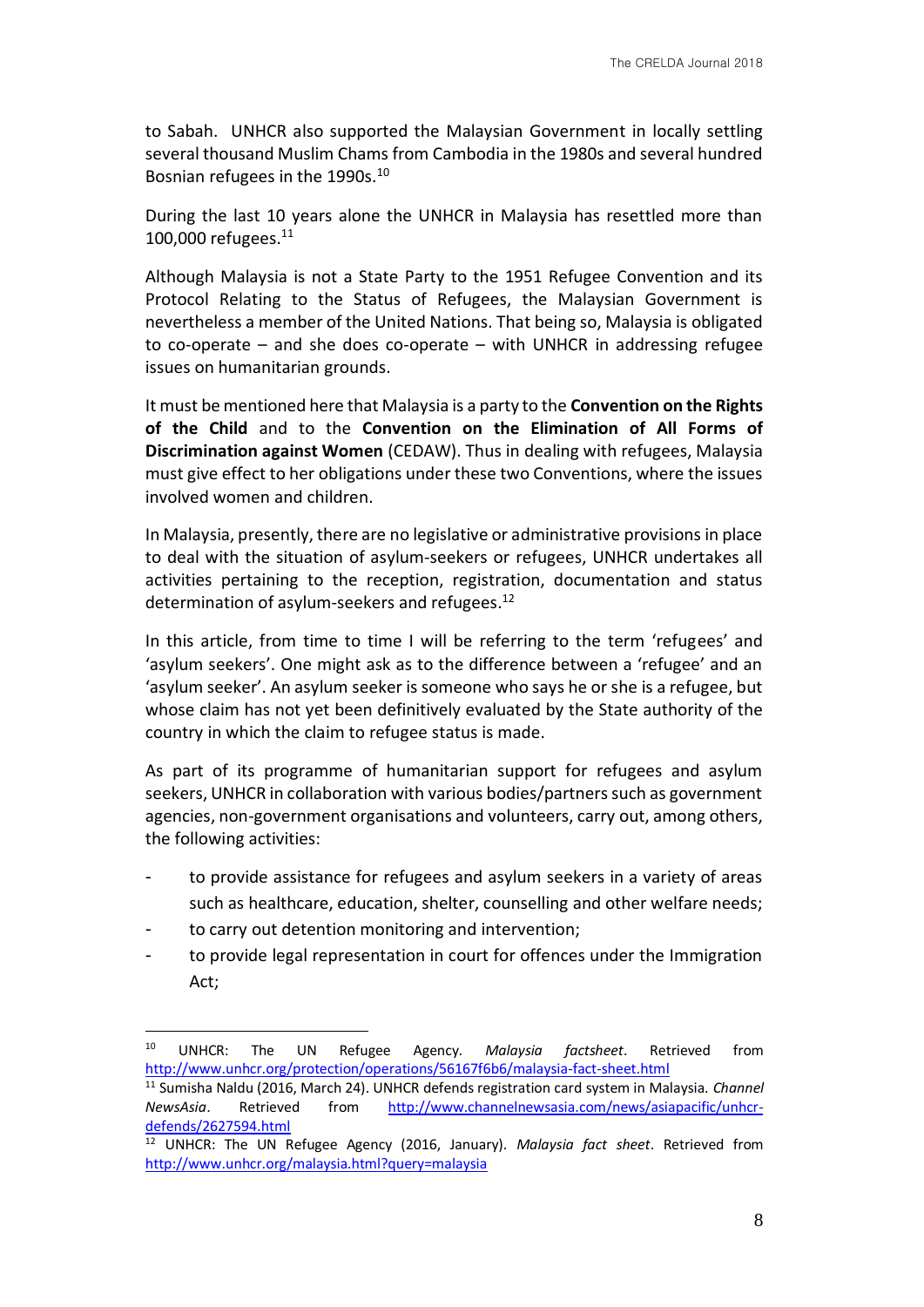to support long-term solutions for refugees, such as resettlement to countries like Australia, Canada, Czech Republic, Denmark, New Zealand, Sweden, and the United States.<sup>13</sup>

## 6. History of refugee policy in Malaysia

Malaysia's current policy toward refugees has its roots in its experience with Indochinese refugees in the 1970s and 1980s. After the fall of the South Vietnamese government supported by the US military in 1975, hundreds of thousands of Vietnamese began to leave the country. Most fled by boat to other countries in Southeast Asia, and, for a time, Malaysia was their principal first stop. These refugees were placed in camps under the auspices of the Malaysian Red Crescent Society in co-ordination with the United Nation High Commissioner for Refugees (UNHCR).

### *6.1. Malaysia's current policy on refugees*

Malaysia does not recognize the status of 'refugees'. Malaysia only allows asylum seekers to stay in this country on a temporary basis after which they have to go back to their country of origin or to be resettled in a third country.

Be that as it may, Malaysia has, on an *ad hoc* basis, voluntarily hosted certain groups of refugees such as the Khmer Muslims from Cambodia, Filipinos Muslims, and Bosnians.

Malaysia lacks any institutionalised protections for refugees. Under our general immigration law, refugees are not distinguished from other undocumented workers. In other words, refugees are considered illegal immigrants.

### *6.2. Fact sheet on Refugees*

In Malaysia, there were a total of 156,342 refugees and asylum seekers registered with UNHCR as at end January 2016.<sup>14</sup>

| Country         | Total   |
|-----------------|---------|
| Myanmar         | 143,669 |
| Sri Lanka       | 3,278   |
| Pakistan        | 1,476   |
| Somalia         | 1,412   |
| Other countries | 6,507   |
| Total:          | 156,342 |

### Table 1: By country of origin

<u>.</u> <sup>13</sup> *Ibid*

<sup>14</sup> *Ibid*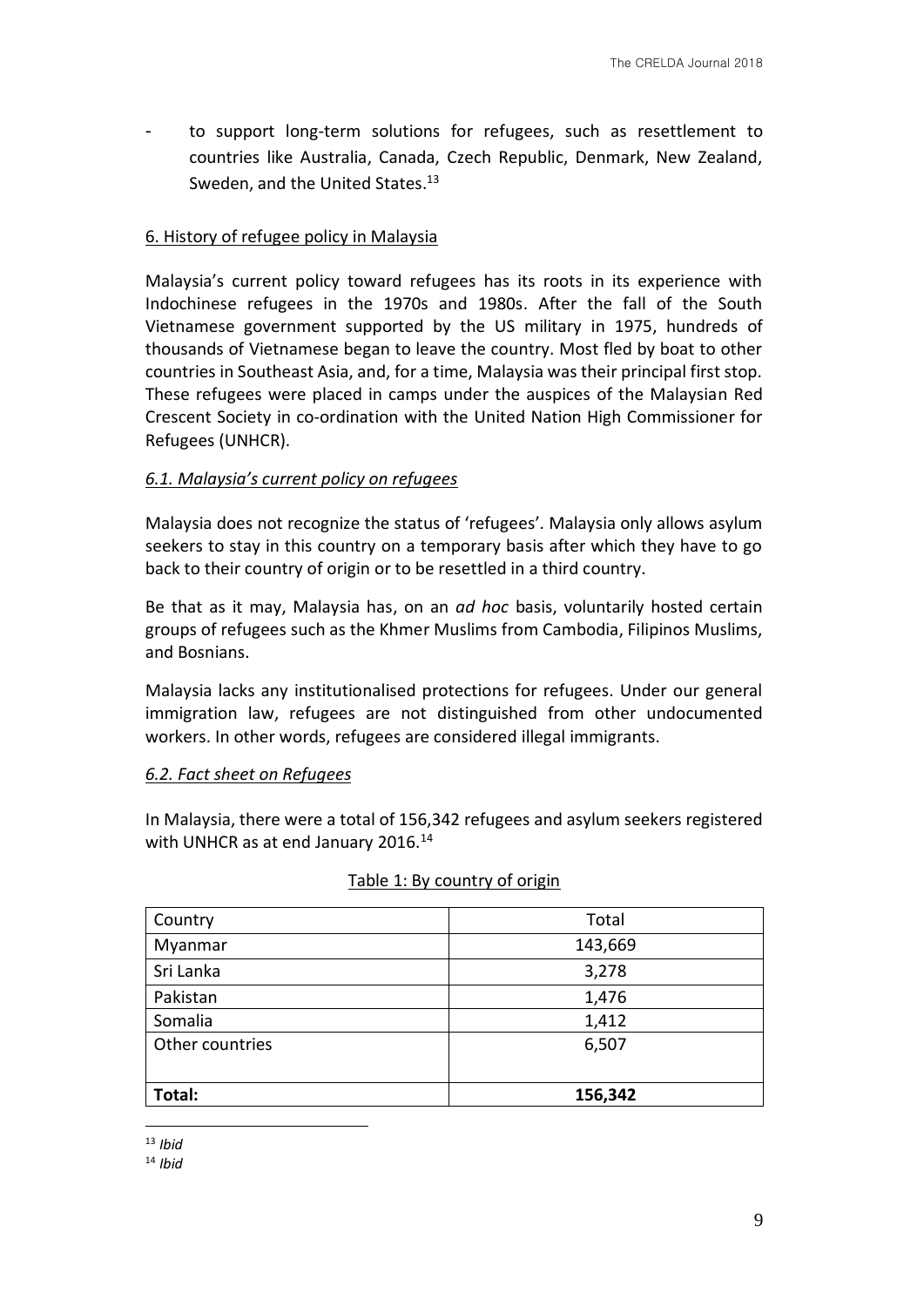Of the 143,669 refugees and asylum seekers from Myanmar, some 52,570 are Rohingyas, some 45,380 are Chins, and some 12,200 are Myanmar Muslims. The remainder are Rakhines, Arakanese and other ethnicities.

Among the refugees and asylum seekers that come under the category of 'Other countries' are Syrians, Iraqis, Yemenis, Palestinians, and Iranians. Some 70% of refugees and asylum-seekers are men, while 30% are women. There are some 33,640 children below the age of 18.

# 7. Living as a refugee (and asylum seeker) in Malaysia

I will now say something about living as a refugee and asylum seeker in Malaysia. Malaysians of my generation can never forget about the presence of the Vietnamese refugee camp in the 70s and 80s as we travelled south from Kuala Lumpur towards Seremban. As one approached Sungei Besi, one could see the refugee camp on the right side of the road. Today the camp is no longer there as the Vietnamese refugees have been re-settled elsewhere in receiving countries.

Although, presently, we hardly feel the presence of refugees and asylum seekers in our country, the truth is, as we have seen, there are some 156,000 refugees and asylum seekers in this country. Today the various refugee and asylum seeker communities are scattered throughout the country, living mostly in the Klang Valley. Unlike the era of the 70s and 80s, there are no longer refugee camps in Malaysia. Instead, refugees and asylum seekers share living spaces, sometimes in groups of up to 40 people or more, living in low-cost flats or housing areas side by side with local Malaysian homes in cities and small towns. Many also live near the construction sites or plantations where they seek employment.<sup>15</sup>

As Malaysia is not a State Party to the 1951 Refugee Convention and the 1967 Optional Protocol, we do not have an asylum system in place to regulate the status and rights of refugees and asylum seekers. The situation of refugees and asylum seekers in Malaysia is difficult as a result of their lack of official status.

As Malaysian law makes no distinction between refugees and undocumented migrants, refugees are at risk of being arrested and detained for immigration offences.

Refugees and asylum seekers in Malaysia have no access to legal employment. They tend to work in jobs that the local population do not wish to take (the 3D jobs: dirty, dangerous and difficult). Some employers exploit their dire situation by paying extremely low or no wages at all.

They are also at risk of being the victims of human traffickers.

<sup>15</sup> UNHCR: The UN Refugee Agency, *supra* n. 10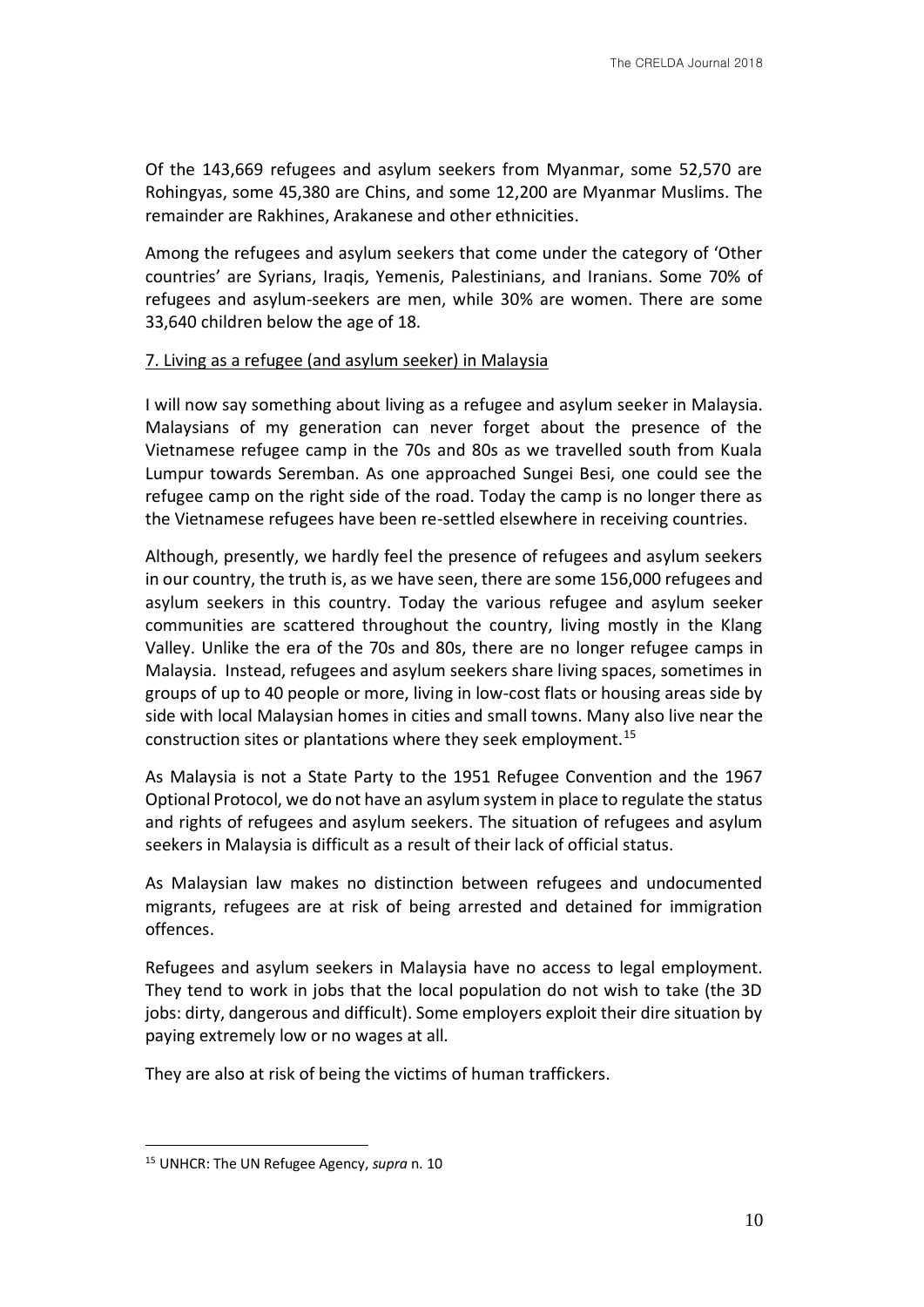Refugee children are denied access to the formal education system in the country. However, some children are able to attend community-run learning centres and learning centres set up by UNHCR and NGO partners. Presently, there are 124 community-based learning centres. 11 of them are operated by six NGO partners, and 113 are run by the communities themselves with support from NGOs, faithbased organisations, and other stakeholders. Currently, some 6,100 (29%) registered refugee children aged 3-17 years old are enrolled in early childhood, primary, and secondary level education at these learning centres.

It must be mentioned here that UNHCR provides financial and material support to the learning centres. UNHCR has also signed memoranda of understanding with five private tertiary institutions, namely the HELP University, University of Nottingham Malaysia Campus, Limkokwing University of Creative Technology, International University Malaya-Wales, and Brickfields Asia College (BAC), all of which have collectively enrolled some 45 refugee youths in their foundation and undergraduate programmes.

Refugees and asylum seekers in Malaysia who are UNHCR document-holders are able to access healthcare facilities at a reduced rate, but the cost of treatment and refugees' irregular income make healthcare unaffordable to many refugees and asylum seekers.<sup>16</sup>

#### 8. Refugees and Migrants: What is the difference?

Unlike migrants, refugees and asylum seekers do not choose to leave their countries; they are compelled to do so because of serious discrimination in their home countries, armed conflict, serious public disorder and other complex human rights issues.

Migrants, on the other hand, are persons who leave their countries to seek material improvements in their lives. The key difference between migrants and refugees is that migrants enjoy the protection of their home countries; refugees do not.

Migrants do not fall within the criteria for refugee status and are therefore not entitled to benefit from international protection as refugees.

### *8.1. Some suggested solutions for Malaysia's refugee problems*

It would be ideal if Malaysia were to be a party to the Refugee Convention. I hope that in the near future Malaysia will be a party to the Convention. But that is about for the future. In the meantime, however, there are certain measures that could be taken to alleviate the hardship faced by refugees and asylum seekers.

The first is the formal registration of all refugees and asylum seekers by the Government. It is true that refugees and asylum seekers registered with UNHCR

<sup>16</sup> UNHCR: The UN Refugee Agency, *supra* n. 12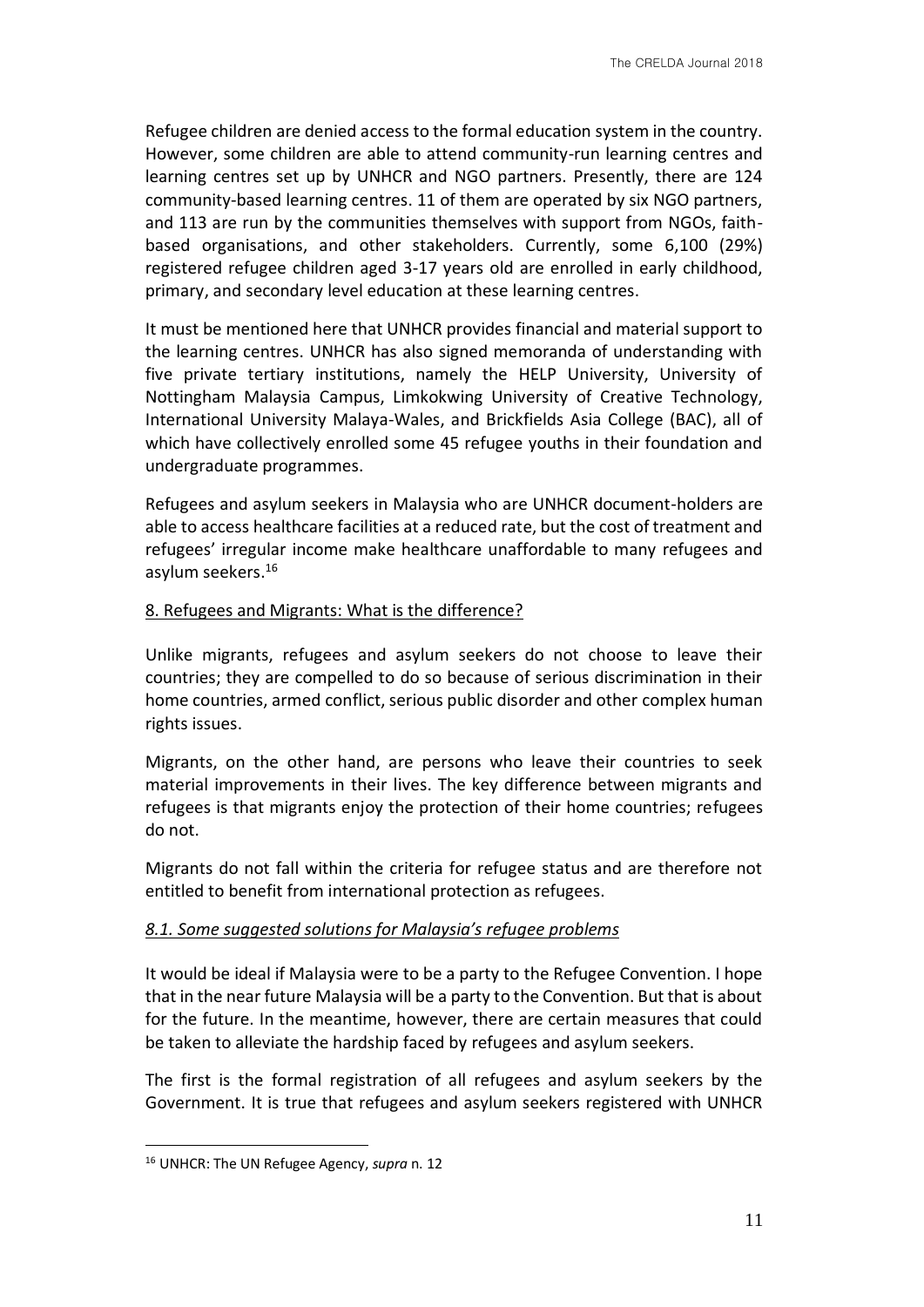are issued by UNHCR with the UNHCR refugee cards; and these cards act as an identification for refugees in Malaysia and is meant to protect them from arrest. However, it is often reported that refugees are still vulnerable to arrest and detention as illegal immigrants even though they hold these cards. This is because, strictly in law, the UNHCR refugee cards have no legal standing; and, furthermore, many enforcement officers have yet to be familiarised with these cards.

From the refugees' standpoint, having proper documentation and identification means a lot to them, especially if they have never been recognised as citizens in their own country, like the Rohingyas in Myanmar.

Apart from the issuance of the identification cards, the refugees and asylum seekers should also be accorded access to some basic needs like employment, healthcare and education.

With this system of registration, refugees and asylum seekers in this country would no longer need to live in fear of arrest and detention, and at the same time the enforcement agencies could monitor and enforce immigration rules more easily.

Another measure that could be taken towards helping the refugee problem is to formally permit them to work. If permitted to work and given proper training, refugees and asylum seekers could make a better contribution to Malaysia's economy than what they could at the moment. If refugees and asylum seekers were to be given employment rights, they would become financially independent. They no longer have to rely on charity. They could live with dignity.<sup>17</sup>

#### 9. Migrants

<u>.</u>

In 2015 the number of international migrants was about 244 million.<sup>18</sup> Nearly two thirds of all migrants live in Europe (76 million) or Asia (75 million). Northern America hosted the third largest number of international migrants (54 million), followed by Africa (21 million), Latin America and the Caribbean (9 million) and Oceania (8 million).

In 2015, two thirds (67 per cent) of all international migrants were living in just twenty countries. The largest number of all international migrants live in the United States of America (47 million), followed by Germany with 12 million of migrants and the Russian Federation with also 12 million of migrants, and Saudi Arabia (10 million).

Nearly all countries are concerned by migration, whether as sending, transit, or receiving countries, or as a combination of these.

<sup>17</sup> Aslam Abdul Jalil (2015, August 5). Solutions for Malaysia's long-suffering refugees. *New Mandala*. Retrieved from http://www.newmandala.org/solutions-for-malaysias-long-sufferingrefugees/

<sup>&</sup>lt;sup>18</sup> United Nations, Department of Economic and Social Affairs, Population Division (2016). *International migration report 2015: Highlights* (ST/ESA/SER.A/375). New York: United Nations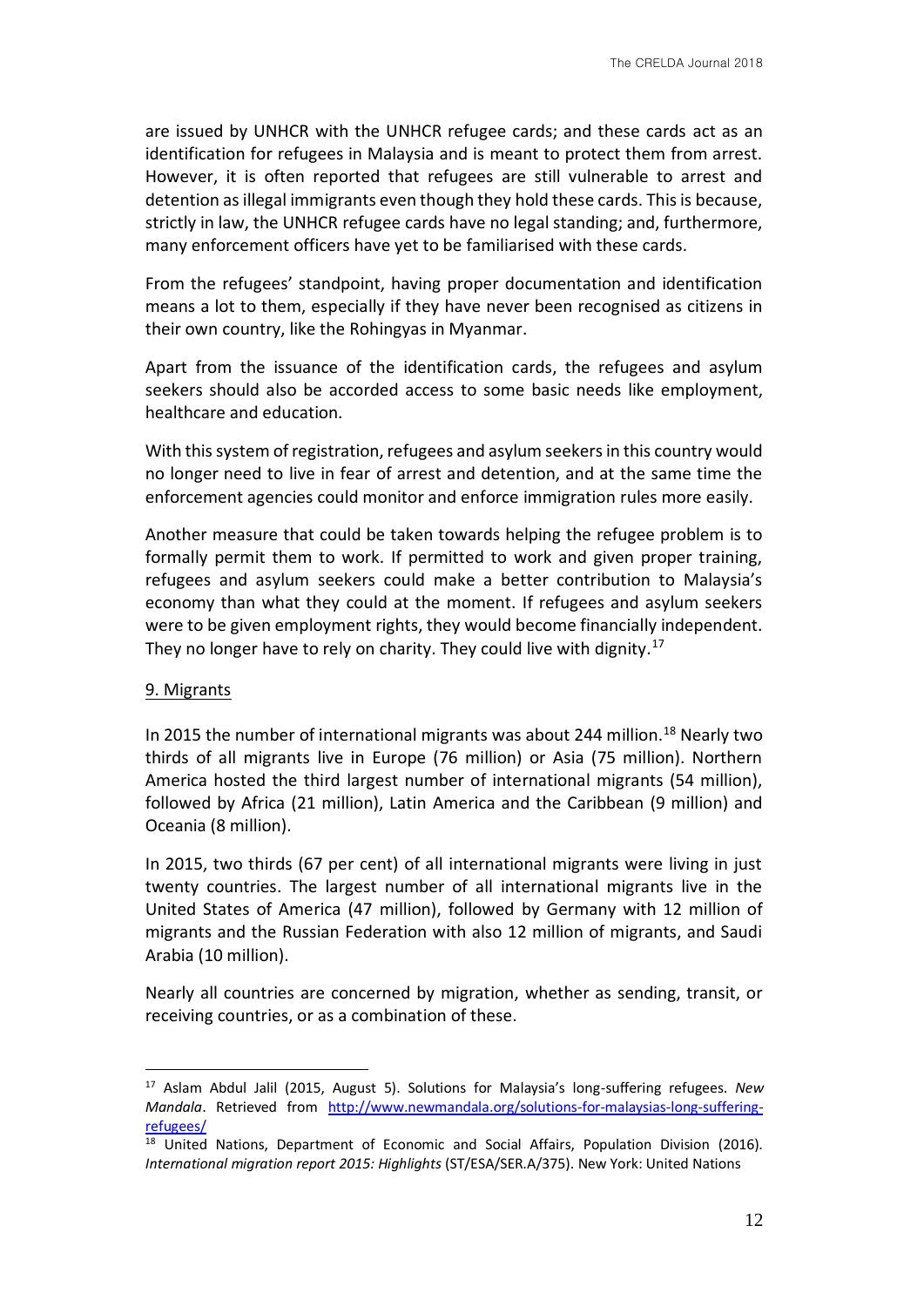# *9.1. The International Convention on the Protection of the Rights of All Migrant Workers and Members of Their Families*

The International Convention on the Protection of the Rights of All Migrant Workers and Members of Their Families is a United Nations multilateral treaty governing the protection of migrant workers and families. Signed on 18 December 1990, it entered into force on 1 July 2003.

This United Nations Convention on the Protection of the Rights of All Migrant Workers constitutes a comprehensive international treaty regarding the protection of migrant workers' rights. It emphasizes the connection between migration and human rights.

As of May 2015, 48 states have ratified the Convention. The only ASEAN Country that has ratified the Convention is Philippines. Cambodia has signed the Convention but has yet to ratify it. Malaysia is not a party to this Convention.

So far, countries that have ratified the Convention are primarily countries of origin of migrants such as Mexico, Morocco and the Philippines. For these countries, the Convention is an important vehicle to protect their citizens living abroad. In the Philippines, for example, ratification of the Convention took place in a context characterized by several cases of Filipino workers being mistreated abroad: such cases hurt the Filipino population and prompted the ratification of the Convention.

No migrant-receiving state in Western Europe or North America has ratified the Convention. Other important receiving countries, such as Australia, Arab states of the Persian Gulf, India and South Africa have not ratified the Convention.

# *9.2. ASEAN Declaration on the Protection and Promotion of the Rights of Migrant Workers*

The ASEAN countries have recognized the importance of labour migration in the ASEAN region. In January 2007, ASEAN made a significant move to address the issues of migrant workers by adopting the **ASEAN Declaration on the Protection and Promotion of the Rights of Migrant Workers**. The adoption of this declaration followed by the subsequent setting up in 2008 of the ASEAN Committee in the Implementation of the ASEAN Declaration (ACMW) demonstrate ASEAN's commitments to protect the rights of migrant workers.

The Declaration calls upon ASEAN States to ensure the dignity of migrant workers by undertaking the following obligations:

- (1) the protection of migrant workers from exploitation, discrimination, and violence;
- (2) the governance of labour migration; and
- (3) the fight against trafficking in persons.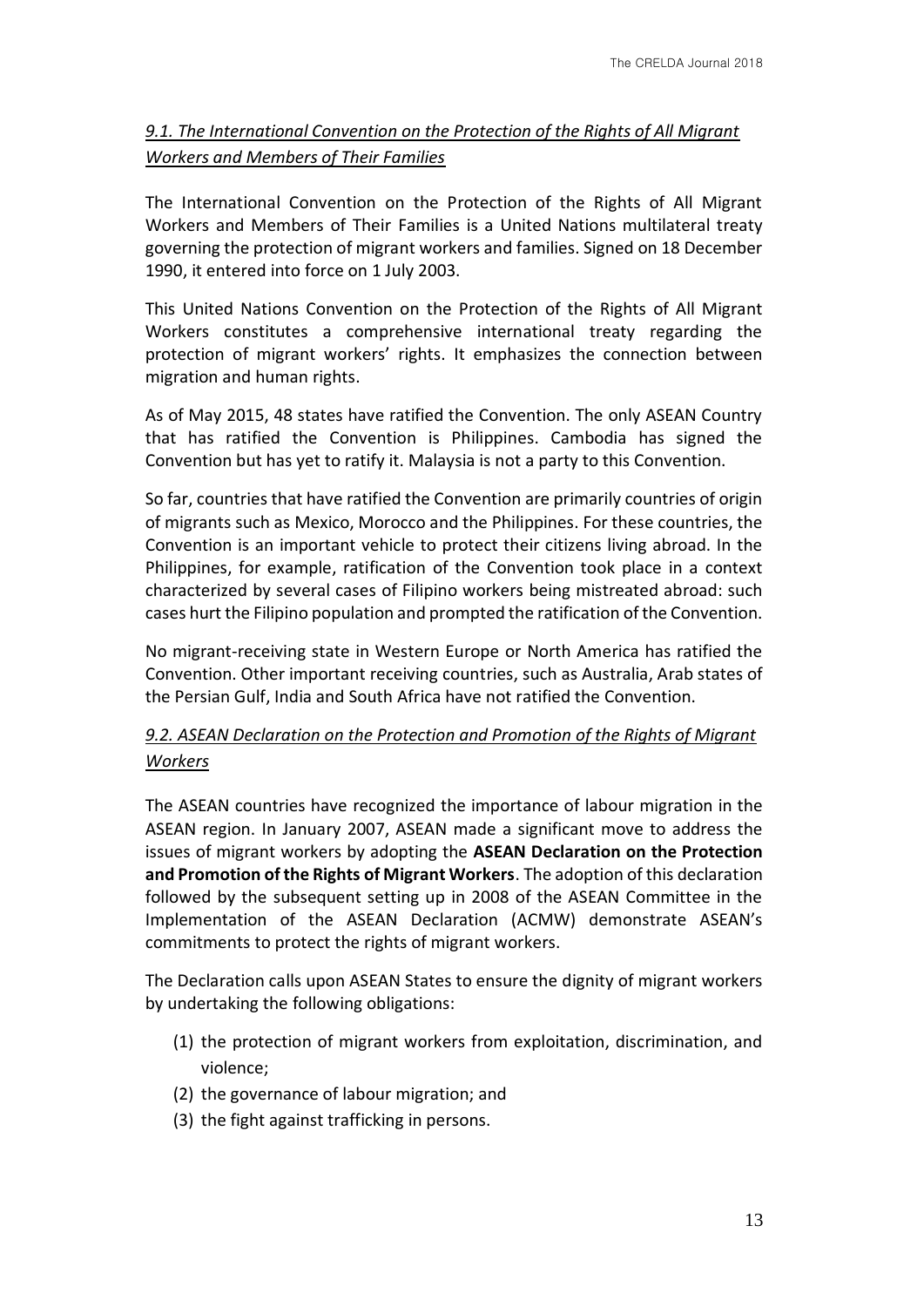The Declaration does not contain concrete and specific provisions on how to implement its provisions. Nevertheless, it is a significant move towards the creation of a sectoral mechanism or instrument that can further promote and protect the rights of migrant workers.

The ASEAN Committee in the Implementation of the ASEAN Declaration is currently in the process of drafting an ASEAN instrument on the protection and promotion of migrant workers' rights.

#### *9.3. Migrant issues in Malaysia*

Malaysia has always been and is very dependent on migrant labour for its economic growth. Presently Malaysia has about 6 million migrant workers of which 2.9 million are documented. The remainders are undocumented.<sup>19</sup> In other words, the majority of migrants in Malaysia are undocumented. These migrants, documented or otherwise, are employed in various sectors such as manufacturing, construction, plantation and housemaids. The majority of them comes from Indonesia. The rest comes from countries such as Bangladesh, Nepal, Philippines, Thailand, Vietnam, Cambodia, Laos, Myanmar, Pakistan, Sri Lanka, India and China.

Currently migrant workers make up approximately 20% of the labour force in Malaysia. They make up around 50% of the construction workforce in the country, and nearly 60% of the workforce in the manufacturing sector.<sup>20</sup>

In Malaysia, matters pertaining to terms and conditions of work of migrants are regulated by the Employment Act 1955 and the Workmen's Compensation Act 1952, under the administrative jurisdiction of the Labour Department. Issues regarding relations between employers and migrant workers are covered by the Industrial Relations Act 1967, while labour unions are regulated by the Trade Unions Act 1959. These laws are all overseen and implemented by the Ministry of Human Resources.

In addition to the above laws, migrant workers' affairs are also regulated by immigration laws and regulations, supplemented by policies from the Ministry of Home Affairs which issues work permits.

### *9.4. Legal problems concerning migrants*

There are several legal problems that migrants in this country face. Time does not permit me to touch on every issue. I shall touch on a few.

1

<sup>19</sup> Teh Wei Soon (2015, February 10). Migrant Workers: Malaysia's 'invisible' workforce. *Malaysian Digest*. Retrieved from http://www.malaysiandigest.com/features/541277-migrant-workersmalaysia-s-invisible-workforce.html

<sup>20</sup> Malaysian Digest, *supra* n. 19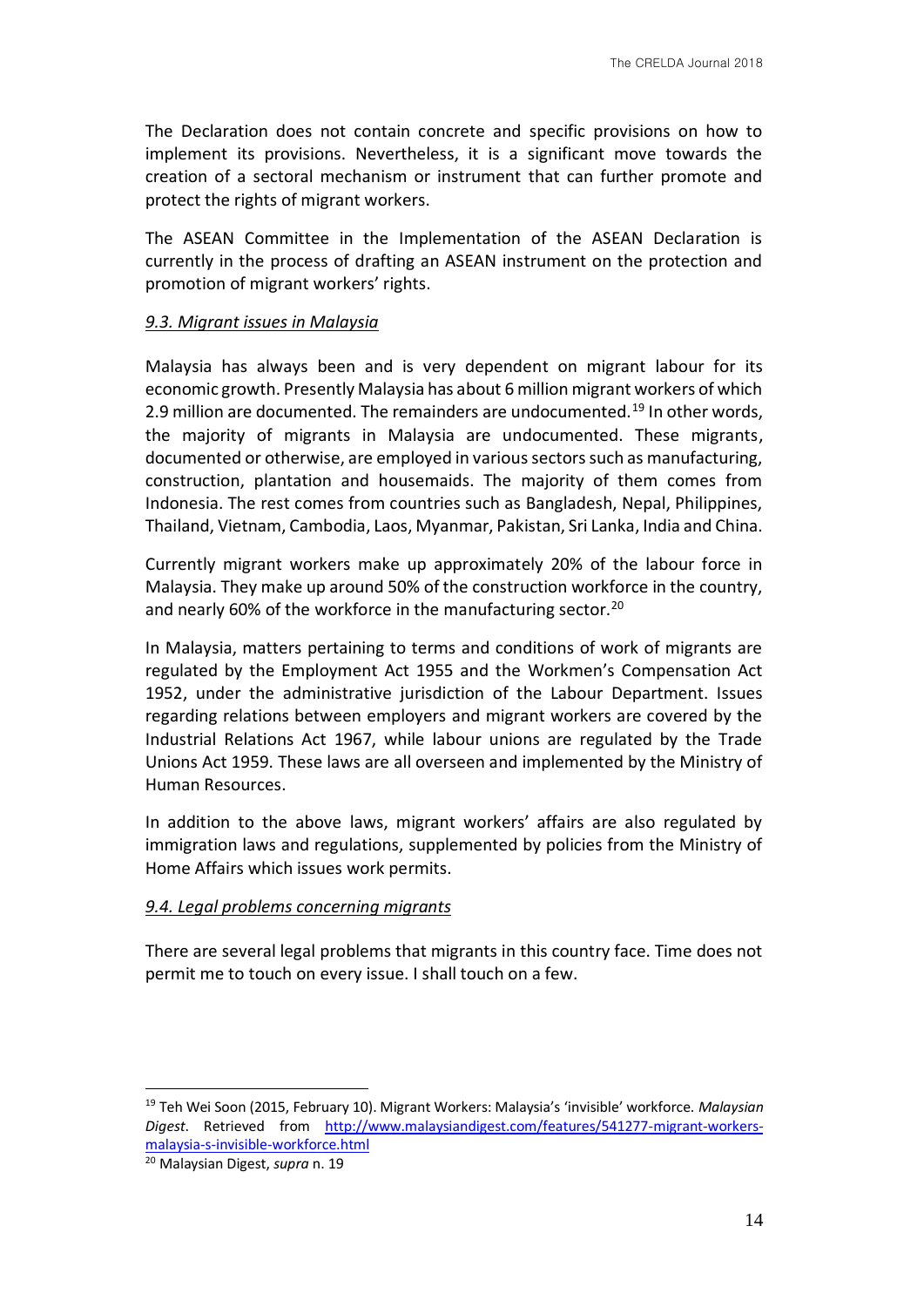# *9.4.1. Equality before the law*

Article 8 of the Federal Constitution provides that 'All persons are equal before the law and entitled to equal protection of the law.'. This guarantee of equality extends to all persons whether citizens or not; and, accordingly, to all migrant workers whether documented or undocumented. This equality is also reflected in our Employment Act 1955 which applies to all workers, irrespective of whether the person is a local worker or a foreign worker. Even a migrant worker is accorded the right to make a complaint about discrimination at work to the Director General of Labour. However, there is a legal problem when it comes to trade unions. Although the Trade Unions Act 1959 provides that a migrant worker can be a member of a trade union, yet under the law he/she is prohibited from holding an executive position in trade unions.<sup>21</sup> It can be argued that this prohibition is discriminatory and is in contravention of the Constitution.

# *9.4.2. Outsourcing of migrant workers*

The majority of migrant workers in the manufacturing sector are not hired directly by the factories, but by outsourcing agents, which manage not only the bureaucratic aspects of the recruitment and migration process, but also the wages of foreign workers. In other words, these outsourcing companies have become direct employers. These labour outsourcing companies are approved and regulated by the Ministry of Home Affairs. Workers hired by such labour outsourcing companies remain the employees of those companies and not the employees of the factories where they work. This means that the responsibility for labour management has moved from the employer (for whom the migrant worker is actually working) to the outsourcing companies.

The legal issue that arises is in designating who is the responsible employer for the purpose of ensuring that wages, conditions of work, and other aspects of the treatment of migrant workers (such as accommodation, access to medical care, etc.) comply with the relevant labour laws. Under this outsourcing arrangement, it becomes technically possible for a factory owner to claim that he/she is not legally responsible for the unlawful treatment accorded to migrant workers in his/her factory because they were provided by a labour contractor.

# *9.4.3. Seizing of migrants' passports*

In Malaysia, it is common practice for employers to seize migrant workers' passports upon arrival to this country. This practice is, however, illegal under the Passports Act. Nevertheless, the withholding of migrant workers' passports is widely used as a mechanism of control by employers over the workers which enhances their vulnerability and restricts their ability to move.

 $21$  Trade Union Act 1959 (Act 262), section 28(1)(a)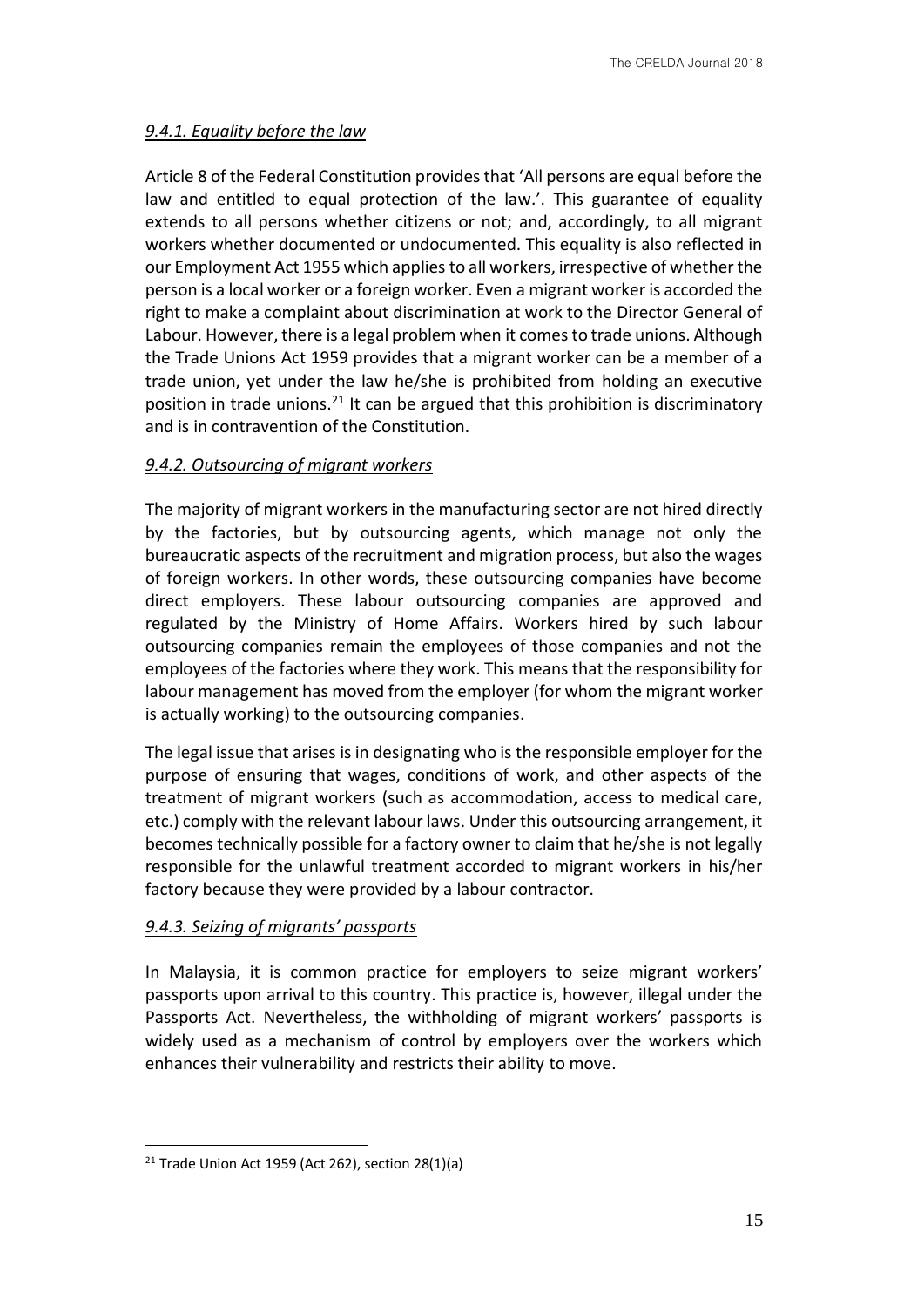# *9.4.4. Access to justice*

Migrant workers are often fired by employers for filing complaints with government officials or groups like NGOs or trade unions. Termination of employment results in the ending of the work permit, which is the basis in law for the migrant's right to stay in Malaysia. Thus, filing a complaint prompts action by the employer that makes the migrant complainant subject to immediate deportation.

# *9.5. Perception towards migrants*

Despite the fact that migrant workers actually contribute positively to our country, there is still uneasiness among some Malaysians on the presence of foreign workers. In general, the perception of Malaysians towards migrant workers has been quite negative.

Some even believe that the influx of foreign workers is the main cause of the increase in crime rates in the country. This is a fallacy because the cases of crime involving migrant workers are only less than 10% of the total crime cases nationwide.<sup>22</sup>

# *9.6. The work of Tenaganita*

This article is incomplete if I do not say a few words on the good work of a nongovernmental organization called 'Tenaganita'. Tenaganita was founded in 1991, born out of the struggles of women workers in the plantation and industrial sectors to gain their rights as workers; for decent wages, for decent living conditions and to stop discrimination and gender based violence.

Today Tenaganita's scope has grown to address issues of exploitation, discrimination, unequal treatment and violence not just against women, but also against refugees, documented and undocumented migrant workers, trafficked persons and domestic workers.

I take the opportunity to pay my tribute to the late Dr. Irene Fernandes, the founder of Tenaganita, for her outstanding and courageous work to stop abuses of migrant workers.

### 10. Conclusion

Refugees do not come to this country out of their own free will. They are forced to flee for their lives from their country of origin because they have been persecuted on the basis of their beliefs or ideology or dissent. They do not choose to come to our country to live off our prosperous economy; they come here in the hope that

<sup>22</sup> *Ibid*